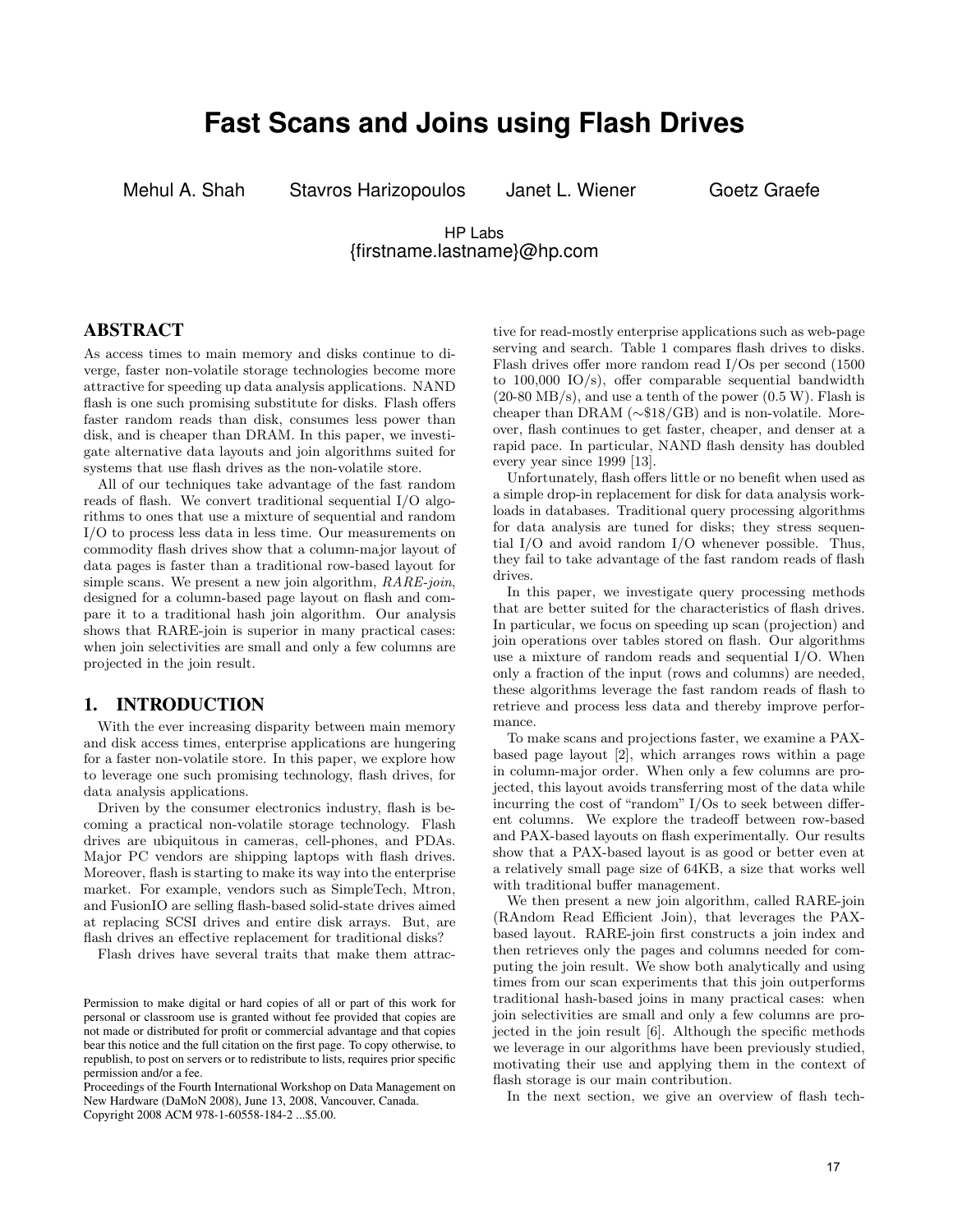|                                | <b>NATA</b>   | <b>USB</b> | <b>IDE</b>         | FC     |
|--------------------------------|---------------|------------|--------------------|--------|
|                                | $_{\rm Disk}$ | Flash      | Flash              | Flash  |
| <b>GB</b>                      | 500           | 4          | 32                 | 146    |
| $\sqrt{$G]}$                   | \$0.20        | \$5.00     | \$15.62            |        |
| Watts (W)                      | 13            | 0.5        | 0.5                | 8.4    |
| seq. read $(MB/s)$             | 60            | 26         | 28                 | 92     |
| seq. write $(MB/s)$            | 55            | 20         | 24                 | 108    |
| ran. read $(\overline{IO/s})$  | 120           | 1,500      | $\overline{2,500}$ | 54,000 |
| ran. write $(\overline{IO/s})$ | 120           | 40         | 20                 | 15,000 |
| 10/s/                          | 1.2           | 75         | 5                  |        |
| 10/s/W                         | 9.2           | 3,000      | 5,000              | 6,430  |

Table 1: Disk and Flash characteristics from manufacturer specs or as measured where possible. Prices from online retailers as of May 16, 2008. SATA-disk: Seagate Barracuda; USB-Flash: Buffalo; IDE-Flash: Samsung 2.5" IDE; FC-Flash: STech's ZeusIOps 3.5" FibreChannel.

nology. Section 3 describes our experiments with scans and projections. Section 4 describes our join algorithm and compares it to traditional join methods. In section 5, we present the related work and then we conclude in Section 6.

# 2. FLASH CHARACTERISTICS

There are two types of flash available: NAND and NOR. NAND flash is typically used for data storage, and NOR is typically used in embedded devices as a substitute for programmable ROM. Since current solid state drives are typically composed of NAND flash, we focus on NAND.

Table 1 summarizes the relevant characteristics of current flash drives compared to disks.<sup>1</sup> Along with the conventional metrics, the table also lists the random I/O rate per dollar (IO/s/\$), which measures the drive's price-performance, and the random I/O rate per Watt consumed (IO/s/W), which measures the drive's energy-efficiency. Although flash drives are more costly per gigabyte, they well outperform disk drives on metrics such as IO/s, IO/s/\$ and IO/s/Watt.

NAND flash is typically organized into blocks of 128KB, which are the minimum erase units, and these blocks are subdivided into pages of 2KB. Once erased, all bits in the block are set to "1". Subsequently, selected bits can be programmed or set to "0" at a finer granularity. There is no generic rewrite option. Thus, unoptimized random writes are slow because they typically involve a read, erase (which is slow), and program.

Currently, most NAND flash is limited to about 100,000 erase-write cycles per block. To avoid premature failure, most flash drives include wear leveling logic that remaps writes to evenly update all blocks. With wear leveling, writing continuously to a 32GB drive at 40 MB/s would cause the drive to wear-out after 2.5 years. Since most drives are not fully utilized, this typically implies a lifespan of 5-10 years, which is acceptable.

## 3. SCANS AND PROJECTIONS

Relational scans and projections return some of the columns for some of the rows in a table. Since "seeks" are relatively



Figure 1: Row and PAX page layout

cheap on flash, it can be cost-effective to introduce additional seeks instead of reading data not needed in the query. In this section, we consider the PAX page layout, which is efficient for reading one column at a time but requires a seek to skip over columns.

In Section 3.1, we describe the PAX page layout, discuss the drawbacks for using PAX to reduce disk I/O, and show why it is suitable for flash. In Section 3.2 we present our implementation and experimental results that verify the benefits of our approach.

## 3.1 PAX on Flash

Most commercial relational DBMS use a row-based page format where entire rows are stored contiguously, as shown on the left side of Figure 1. A slot array of 2-byte slots at the end of the page contains pointers to the start of each row. In this example, the table has four columns of sizes 4, 8, 32, and 4 bytes; the row size is 48 bytes. The page size is 64 KB. A full page contains 64 KB /  $(48+2)$  bytes = 1310 rows. We ignore page headers here for simplicity.

In contrast, the PAX (partition attributes across) layout [2] creates mini-pages within each page. The rows of the page are vertically partitioned among the mini-pages. Each mini-page stores data for a single column. Each minipage for a fixed-length column is an array of column values with an entry for every row on that page; the *i*th entry on each mini-page is the column value for row i. Mini-pages for variable-length columns use slot arrays. The right side of Figure 1 shows this layout for the same example table. The 4-byte columns get 64 KB  $*(4/48) = 5460$  byte mini-pages; the 32-byte column's mini-page is 43,680 bytes. Since no slot arrays are needed for these fixed length columns, the page with PAX layout holds data for 1365 rows.

In the original PAX proposal, Ailamaki et al. argued for a PAX layout to improve CPU cache utilization when scanning a subset of the columns [2]. They did not, however, consider a change to disk I/O access patterns. Here, we consider how a PAX layout can be used with flash to reduce total data transferred and thereby improve performance for scans.

With the row-based layout, a scan query that needs only a subset of the table columns must retrieve all of the columns of the table. With the PAX layout, however, a scan query can read only the required columns by "seeking" to the next column's mini-page (when the columns are not adjacent).

<sup>1</sup>Although we do not quote a price for the ZeusIOps drive, enterprise flash drives like this one are significantly more expensive in terms of \$/GB.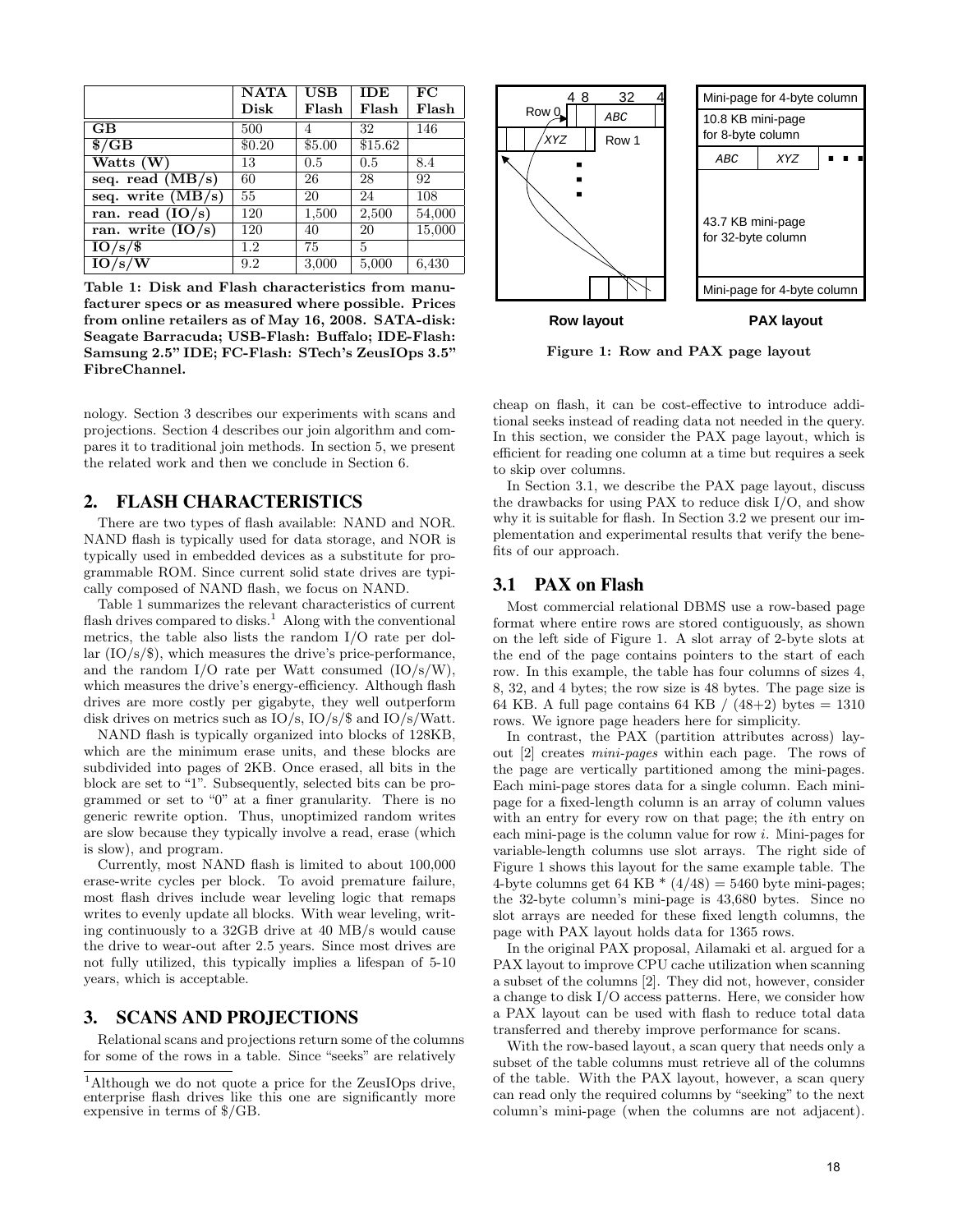When the time spent seeking from one mini-page to the next is less than the time to read the unneeded mini-pages between them, performing the random read (seek) is better.

Enterprise disk drives can read sequential pages at around 100 MB/s and a short seek takes about 3-4 ms. Therefore, a seek to skip mini-pages on disk must skip at least 300-400 KB (100 MB/s  $\times$  3-4 ms) to be worthwhile. If mini-pages are 300 KB, then full pages must be multiple MB. However, the "right" page size in a relational DBMS reflects many other factors, such as buffer pool size, buffer-cache hit ratios, update frequency, and per-page algorithmic overheads. Unfortunately, these and other economic considerations [4] lead most commercial RDBMSs to use much smaller page sizes, typically between 8 KB and 64 KB.

Although the PAX layout does not improve read performance for disks, it is worthwhile on flash. The seek overhead on flash is much smaller. For the IDE flash drive in Table 1 with 28 MB/s sequential read bandwidth and 0.25 ms seek time, it makes sense to skip mini-pages of only 7 KB (28 MB/s  $\times$  0.25 ms). Full pages can therefore be only 32-128 KB. With a 32 KB (or larger) page, a scan query that projects less than three-quarters of a table will complete faster using a PAX layout. Since mini-pages are not always aligned at page-size boundaries of flash pages; some extra data will be read when bringing a single column into memory. In the next section, we verify these numbers experimentally.

Column stores also partition the table data by columns to allow fast access to a subset of the columns [14]. Our query processing methods apply to such column layouts as well as to PAX layouts on flash. However, a column layout has two important limitations when compared to PAX layout. First, many parts of a traditional database engine, such as the storage layer, I/O subsystem, buffer pool, recovery system, indexes, some operators, and so on, expect and operate on fixed size pages. Thus, a column layout requires touching all these components and effectively redesigning the engine. A PAX layout, on the other hand, only requires reimplementing the storage layer methods that retrieve data from a page, since only the page organization has changed from a traditional row layout, not the page contents. Second, column stores may require multiple I/Os to update multiple columns of a single row. With a PAX layout, only one I/O is needed, since all columns are stored on the same page. We therefore investigate performance with PAX layouts since they involve a less disruptive change.

## 3.2 Experiments

In our implementation, we use tightly packed mini-pages. We read data in multiples of 4 KB, even if the needed minipage is less than 4KB. For our experiments, we modified the code released in [6], which is a bare-bones high-performance storage manager. This code implements relational scanners on a single-threaded C++ code base, using Linux's Asynchronous I/O capabilities to issue multiple outstanding I/O requests and overlap computation with disk transfer time.

We evaluate a single scan query of the form "select O1,  $O2$ , ... from ORDERS where predicate $(O1)$ " in which the predicate yielded 10% selectivity. The ORDERS table is loosely modeled after TPC-H data. We simplify the schema: the table contains eight 4-byte integers for a row length of 32 bytes; we create 60 million rows, for a total table size of about 2 GB. We ran the experiments on the Samsung





Figure 2: Comparing row vs. PAX layouts for scans and projections.

32 GB IDE flash drive (from Table 1) formatted with the Linux ext3 file-system. The baseline case is a scan of the entire table, which corresponds to the performance of a row store.

Figure 2 compares the performance of scans as we vary the number of columns projected for three different page sizes: 32 KB, 64 KB, and 128 KB. For all page sizes, the fewer columns the query projects, the better it performs. The "ideal" curve assumes the true read bandwidth of the IDE drive and no "seek" delays. As we increase the page size (and thus each mini-page read is larger), the overhead of seeking is amortized. PAX pages of 32 KB are as good as the baseline (row layout) case no matter how many columns are read, and better when up to 88% of the data are read. PAX pages of 64 KB always outperform the baseline case and come close to ideal performance.

# 4. JOINS

In this section, we show how to leverage the PAX layout to compute joins. We analytically compare a traditional Grace-hash join to a new join algorithm, RARE-join, that incurs additional random I/Os to save total data accessed.

#### 4.1 RARE-join

Our new join algorithm, called the RARE-join (RAndom Read Efficient join), has two main conceptual steps.

- It computes a join index by accessing only the join columns of the input tables.
- It adapts Li and Ross' jive-join [10] for PAX layouts on flash. Jive-join uses a join index to compute the join result in a single read pass through the input.

The main idea is to save I/Os by accessing only the join columns and mini-pages holding the values needed in the result rather than the entire input. The savings comes at the cost of increased "seeks" and computing the join index, which we show can be worthwhile when using flash.

To describe RARE-join and illustrate its benefits, we compare it with a well-known hash-based join: Grace-hash [8]. Traditional Grace-hash operates over a row layout. We also include a simple variant, Grace-PAX, which operates over a PAX layout; the underlying scans access only the minipages for columns projected in the result. We analyze two basic modes for these joins: when there is enough memory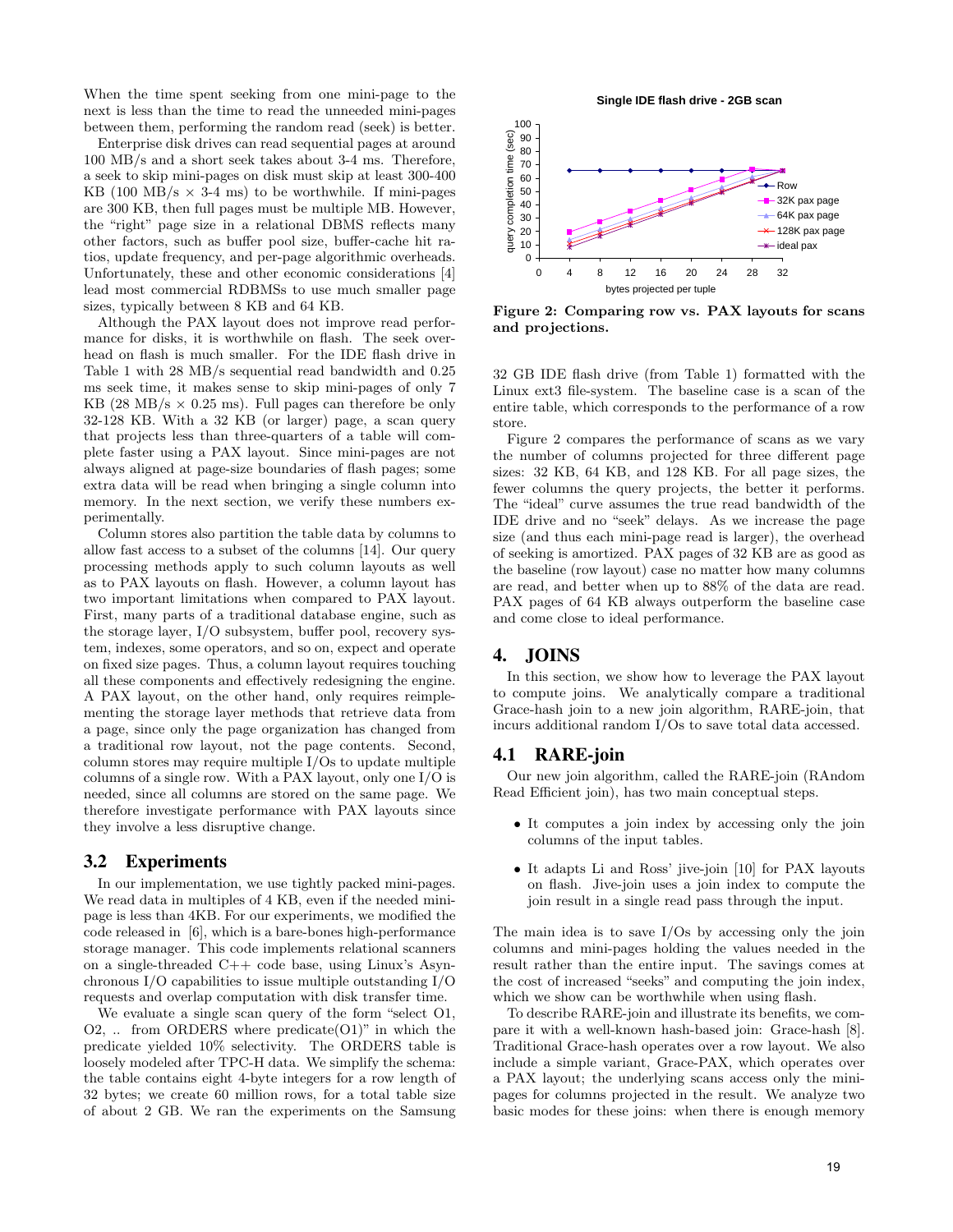to compute the join in one pass through the input, and when more passes are needed. We also analyze an important, inbetween mode for RARE-join: when it makes one pass over the input but must materialize the join index.

For each algorithm, we assume that I/O cost dominates runtime and give its costs in terms of the number of I/Os required. We assume that the costs of a sequential read, a sequential write, and a random read are the same. To correct for this simplifying assumption, we adjust the I/O costs in our examples using measurements from Section 3 where possible and appropriate. Table 2 shows the notation that we use for the pseudocode and cost equations.

| Symbol         | Meaning                                        |
|----------------|------------------------------------------------|
| $T_1$          | Table 1                                        |
| R              | Join result                                    |
| $J_1$          | Join column of $T_1$                           |
| $V_1$          | Remaining columns of $T_1$ projected in result |
| $id_2$         | Row-id of join result from Table 2             |
| I <sub>2</sub> | Temp file filled with $id_2$                   |
| JI             | Temp file holding join index                   |
| M              | Memory available for join                      |
| h.             | Hash-table overhead                            |
| $\sigma_{p1}$  | Fraction of $T_1$ pages needed                 |
|                | for computing the join                         |

Table 2: Notation used for cost equations.  $T_2$  is always the smaller table and its symbols are analogous to those for  $T_1$ . The |X| notation specifies the number of page  $I/Os$  for X.

## 4.2 One-pass joins

Grace hash can compute the result in one simple pass over the input if a hash-table on  $T_2$ , the smaller table, can fit in memory, i.e.  $h|T_2| < |M|$ , It first reads and builds a hashtable on  $T_2$ . Then it reads  $T_1$ , probes the hash-table, and spools the results to  $R$ . All accesses are sequential and the total I/O cost is simply:

$$
|T_1| + |T_2| + |R| \tag{1}
$$

Grace-PAX is better for two reasons. First, it needs less memory to operate in one pass because only the join and projection columns of  $T_2$  must fit in memory,  $h(|J_2|+|V_2|)$  <  $|M|$ . Second, since it skips the unneeded columns, the total I/O cost is less:

$$
|J_1 + V_1| + |J_2 + V_2| + |R| \tag{2}
$$

In roughly the same memory as a 1-pass Grace-PAX, a 1-pass RARE-join, shown in Figure 3, reduces the I/O cost further. RARE-join reads and builds a hash-table on the join column,  $J_2$ , and row-id,  $id_2$ . Then, it probes the hashtable with  $J_1$ . Unlike Grace, it fetches only those minipages necessary to produce the join result. For all matches, RARE-join fetches and pins the mini-pages containing row  $id_2$  from  $V_2$  and fetches the mini-pages containing row  $id_1$ from  $V_1$ . Since it scans in  $T_1$  order, the new  $V_1$  mini-pages can immediately replace old ones while the  $V_2$  pages are buffered. RARE-join spools the result to  $R$ . More precisely, the memory requirement is:  $h(|J_2|+|id_2|)+\sigma_{p2}|V_2|<|M|$ , and the total I/O cost is:

| 1. Read $J_2$ and build hash-table                    |
|-------------------------------------------------------|
| 2. Read $J_1$ and probe hash-table                    |
| foreach join result $\langle id_1, id_2 \rangle$ do   |
| Read projected values of row $id_1$ from $V_1$        |
| Read projected values of row $id_2$ from pinned $V_2$ |
| mini-pages else from flash                            |
| Write result into $R$                                 |
|                                                       |
|                                                       |

Figure 3: 1-pass RARE-join: when the hash-table on  $J_2$  and needed mini-pages of  $V_2$  fit in memory.

| 1. Read $J_2$ and build hash-table                                |
|-------------------------------------------------------------------|
| 2. Read $J_1$ and probe hash-table                                |
| <b>foreach</b> join result $\langle id_1, id_2 \rangle$ <b>do</b> |
| Read projected values of row $id_1$ from $V_1$                    |
| /* $R$ and $I_2$ are both partitioned by $id_2$<br>$*$            |
| Write projected values into partition of $R$                      |
| Write $id_2$ into partition of $I_2$                              |
| 3. Read $I_2$ and process it.                                     |
| foreach <i>partition</i> of $I_2$ do                              |
| foreach $id_2$ in partition do                                    |
| Read projected values of row $id_2$ from ${\cal V}_2$             |
| Write values into partition of $R$                                |
|                                                                   |
| Figure 4: $(1+\epsilon)$ pass RARE-join: when the hash-           |

table on  $J_2$  and output buffers fit in memory.

$$
|J_1| + \sigma_{p1}|V_1| + |J_2| + \sigma_{p2}|V_2| + |R| \tag{3}
$$

Thus, given sufficient memory for the 1-pass case, RAREjoin outperforms Grace-PAX which outperforms Grace in our cost model. In reality, however, the advantages depend upon the overheads for each I/O of mini-pages and the "page" selectivity. Depending on these parameters, we can adapt RARE-join to make it behave more like Grace-PAX: fetch  $V_2$  with  $J_2$  or  $V_1$  with  $J_1$  or both.

#### 4.3 More than 1 pass

If there is not enough memory to hold the hash-table on  $T_2$ for Grace or on  $J_2$  and  $V_2$  for Grace-PAX, both degrade into a two pass algorithm. The first pass partitions both tables on the join column such that the runs of the smaller table fit into memory. This pass involves a read and write. The second pass reads each partition into memory and computes the join. Thus, the total I/O cost for Grace is:

$$
3(|T_1| + |T_2|) + |R| \tag{4}
$$

and likewise for Grace-PAX:

$$
3(|J_1 + V_1| + |J_2 + T_2|) + |R| \tag{5}
$$

Most joins will need at most two passes with flash, since the outgoing buffer size can be small, e.g., 64 KB. With 2 GB of main memory, there is room to create 32,000 partitions. Therefore, a two-pass Grace join suffices for  $T_2$  up to 65TB, which is much larger than the size of current flash drives.

#### 4.3.1  $(1 + \epsilon)$  pass RARE-join

RARE-join has more flexibility than Grace and thereby provides improved performance. If  $J_2$  fits in memory, but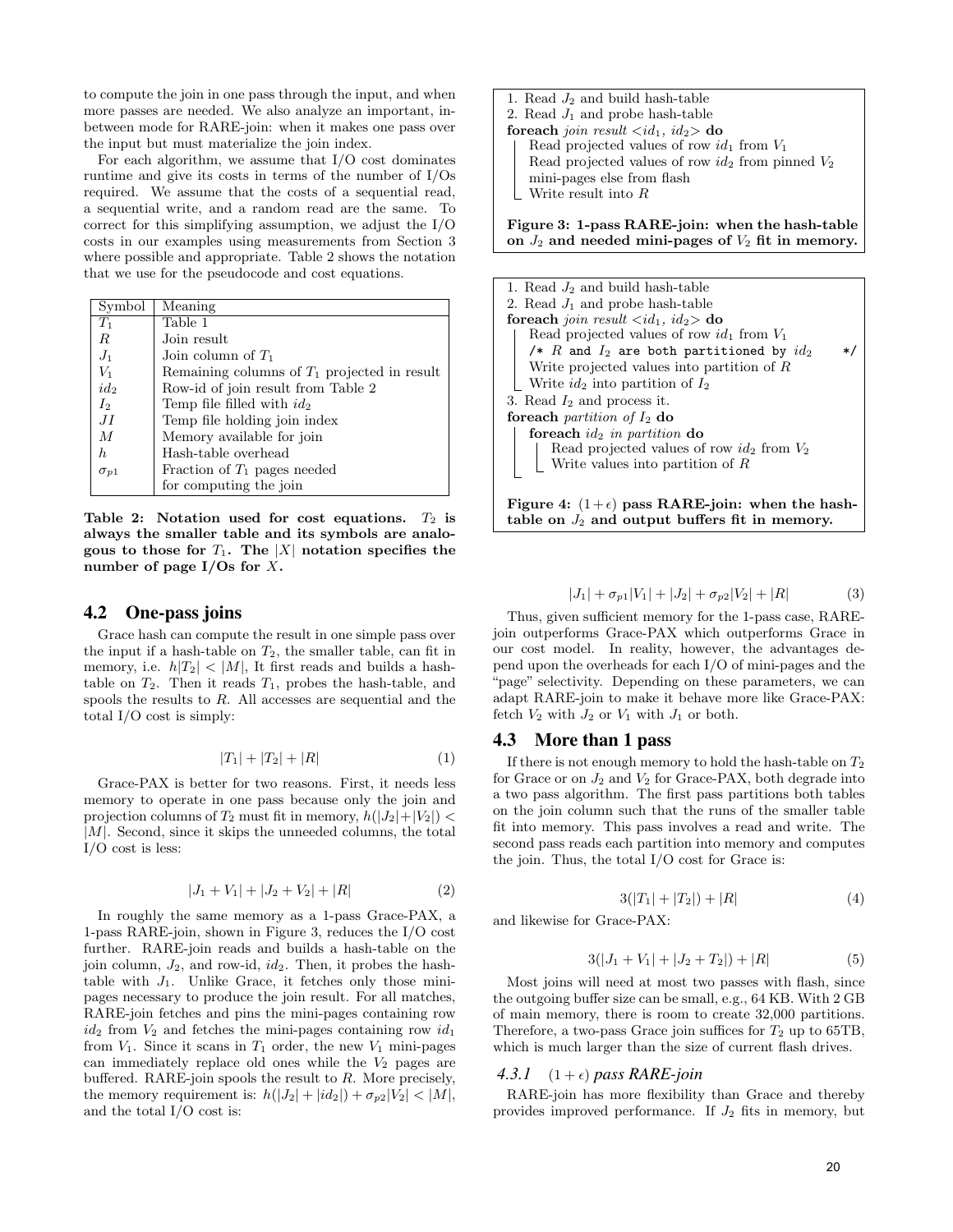| <b>Name</b> | Address      | Age | Team   |
|-------------|--------------|-----|--------|
| Ben         | 18 Main St   |     | Orange |
| Julie       | $21$ Iris Ln | 8   | Red    |
| Sam         | 110 Hays Dr  |     | Green  |
| Sarah       | 2 Main St    |     | Blue   |
| Alex        | 90 Primrose  | 8   | Red    |
| Lena        | 44 Madison   |     | Orange |

Figure 5: Player Table.

| Team         | Field          | Time | Row Id         |
|--------------|----------------|------|----------------|
| $_{\rm Red}$ | Terman         |      |                |
| Orange       | Ohlone         | 9    | $\overline{2}$ |
| Orange       | Carmelo        | 3    | 3              |
| Blue         | <b>Briones</b> | 2    | 3              |

Figure 6: Game Table.

 $V_2$  does not, RARE-join can still compute the result with one pass through the input, but must materialize the join index. This  $(1 + \epsilon)$  pass RARE-join is shown in Figure 4. To illustrate the algorithm, we step through it for the example join query: "select name, team, time from player, game where  $player}{.team = game}{.team; "using the Player}$ and Game tables shown in Figures 5 and 6.

As in the 1-pass case, RARE-join first builds a hash-table on  $J_2$  and probes it with  $J_1$ . Figure 7 shows the hash-table for our example.

The result of probing the table in step 2 is the join index, which has one entry for each row in the join result  $R$ . Since the probes occur in  $J_1$  order, the necessary  $V_1$  mini-pages can be read sequentially and written directly to the result R. Since we use a PAX layout, we write only the  $V_1$  columns to  $R$  and leave the portion of each page for  $V_2$  columns "blank" until step 3. Note, this write pattern for  $R$  is efficient on flash since we pay the cost of the erase in this phase and "program" the  $V_2$  values in step 3.

Unlike in the 1-pass case, we cannot fit  $V_2$  in memory. A simple approach is to read the needed  $V_2$  mini-pages on demand. This approach, however, might retrieve the same mini-pages more than once since we generate results in  $J_1$ order. Instead, like jive-join, we partition the join index into runs in step 2, so that the  $V_2$  mini-pages referenced in each run can fit in memory. Actually, jive join [10] creates sorted runs of the join index, which it then merges so that it can later fetch the rows of  $T_2$  sequentially. We borrow from this idea, but observe that, with flash, we need not access  $V_2$ in sequential order. We only need to ensure that all values needed from a single page are obtained with one page read.

Therefore, in step 2, we simply partition the join index by the  $T_2$  page number (encoded in  $id_2$ ), so all row ids for the same  $T_2$  pages go in the same partition. We need not materialize the  $id_1$  column of the join index since  $V_1$  is streamlined to the result in step 2. Thus, the  $I_2$  partitions only contain  $id_2$  values and are implicitly in  $T_1$  order.

For step 3, the entire set of  $V_2$  pages in a partition must fit in memory at once. The number of partitions needed is therefore  $|V_2|/|M|$  and the partitioning function can be either a hash or range partitioning scheme. We partition R the same way so that in step 3, we can fill in the blank parts of  $R$  with corresponding  $V_2$  values, one partition at a time. After step 3, we combine the pages from all partitions of R

| Blue, 3                              |  |
|--------------------------------------|--|
| Red. 1                               |  |
| Orange, 2<br>$\rightarrow$ Orange, 3 |  |

Figure 7:  $(1 + \epsilon)$  RARE: hash-table on Game.Team

Figure 8:  $(1 + \epsilon)$  pass RARE, step 2:  $I_2$  partitions.

into a single file simply by linking them together. Figures 8 and 9 show the contents of the partitions in our example and Figure 10 shows the final result table.

Since we need one buffer page for each partition of  $R$  and  $I_2$  in step 2 and there are at most  $|V_2|/|M|$  partitions, the memory requirement is  $h(|J_2| + |id_2|) + 2(|V_2|/|M|) < |M|$ . The total I/O cost of all three steps is:

$$
|J_1| + \sigma_{p1}|V_1| + |J_2| + \sigma_{p2}|V_2| + |R| + 2|I_2| \tag{6}
$$

Combining the previous two equations, RARE outperforms Grace-PAX when:

$$
2|J_1| + (3 - \sigma_{p1})|V_1| + 2|J_2| + (3 - \sigma_{p2})|V_2| > 2|I_2| \quad (7)
$$

The left hand side is savings from reading the join columns and only the needed mini-pages of  $V_1$  and  $V_2$  once instead of three times. This savings must outweigh the additional cost of materializing and reading the row-ids  $id_2$  from the join index.

We illustrate the potential benefits of RARE-join with the following example. Suppose  $T_1$  and  $T_2$  each have 8 columns of 4 bytes and the join result contains only 3 columns from each, i.e. 5 total with the common join column. Let  $T_1$ and T<sup>2</sup> contain 256 million rows (8 GB) apiece. Further suppose half the rows in  $T_1$  each match one row in  $T_2$  and the page selectivities are 1. Also, assume a system with 2 GB of memory. We can then estimate the savings using the performance numbers from Section 3 as follows.

Both  $V_1$  and  $V_2$ , which hold two columns, are 2 GB, and  $J_1$  and  $J_2$  are 1 GB each. This setup puts Grace-PAX in the two-pass mode and RARE-join in the  $(1+\epsilon)$  pass mode. Assuming row-ids are 4 bytes,  $R$  and  $I_2$  each will have 128M rows and be 2.6 GB and 512 MB, respectively. Assuming we use 64 KB pages, reading  $J_1$  (one column) takes 55.1 s, reading  $V_1$  (two columns) takes 86.5 s, and reading  $J_1 + V_1$ (three columns) takes 117.8 sec; the transfer times are the same for  $J_2$  and  $V_2$ . Note, these account for the mini-page "seek" overheads as measured in Section 3. We estimate that writing R takes 91.4 s and one pass through  $I_2$  takes 18.3 s. Therefore, Grace-PAX will take  $3(117.8 \times 2) + 91.4 = 798.2$ s while RARE-join will take  $2(55.1+86.5)+91.4+2*18.3=$ 411.2 s, a savings of 387 s or speedup of 1.94x. The savings from making only a single pass through the input is 423 s, and the penalty for reading and writing the join index is only 36.6 s.

#### *4.3.2 Two-pass RARE-join*

Figure 11 shows the pseudocode for RARE-join when  $J_2$ and the outgoing buffers do not fit in memory. In this case,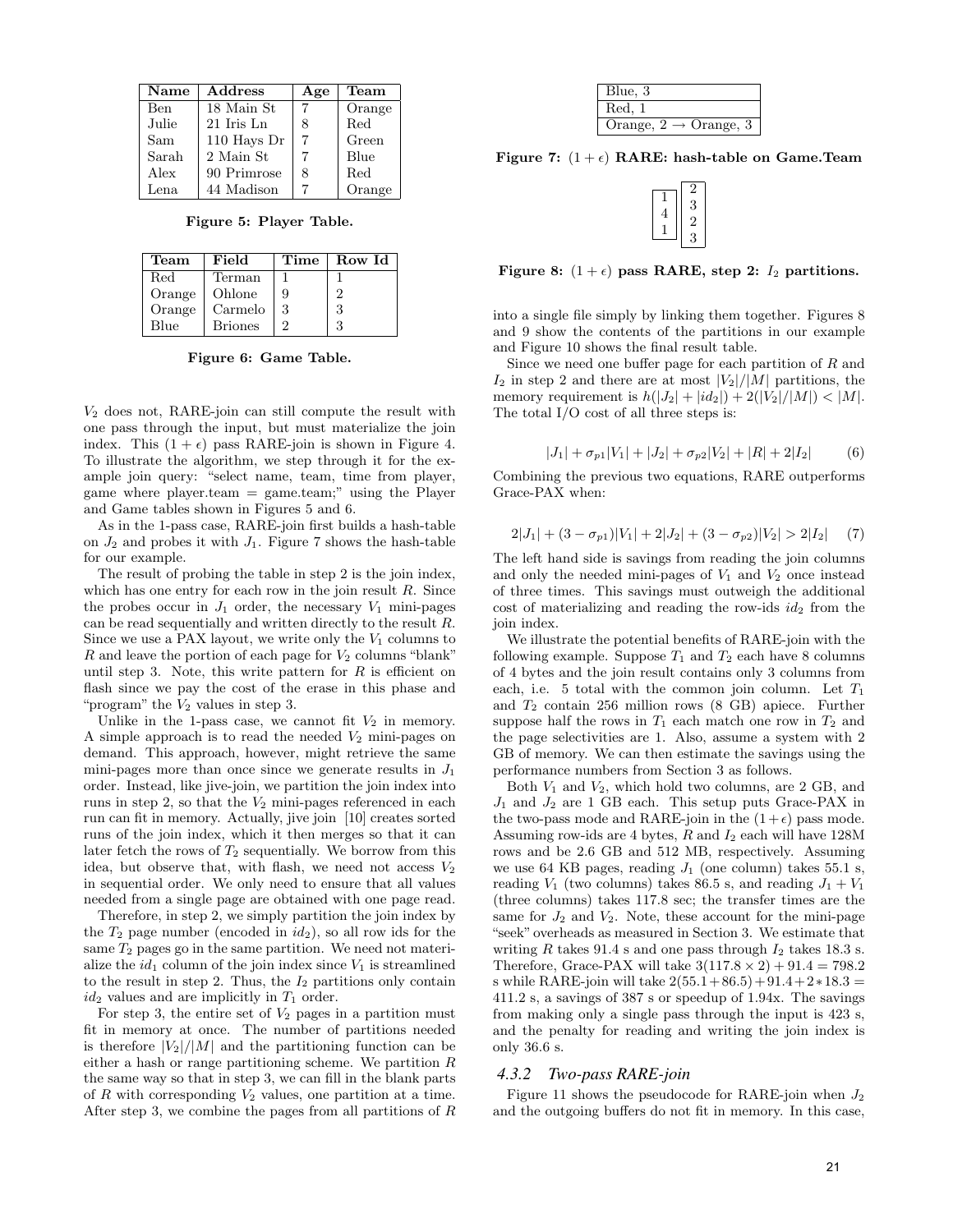|       |              | Ben  | Orange |  |
|-------|--------------|------|--------|--|
| Julie | $_{\rm Red}$ |      |        |  |
|       |              | Ben  | Orange |  |
| Sarah | Blue         |      |        |  |
| Alex  | $_{\rm Red}$ | Lena | Orange |  |
|       |              | Lena | Orange |  |
|       |              |      |        |  |

Figure 9:  $(1 + \epsilon)$  pass RARE, step 2: partitioned R

| Julie<br>Red<br>Blue<br>Sarah<br>Red<br>Alex<br>Ben<br>Orange<br>Orange<br>Ben<br>Lena<br>Orange<br>Orange<br>Lena |  |   |
|--------------------------------------------------------------------------------------------------------------------|--|---|
|                                                                                                                    |  | ı |
|                                                                                                                    |  | 2 |
|                                                                                                                    |  | 1 |
|                                                                                                                    |  | 9 |
|                                                                                                                    |  | 3 |
|                                                                                                                    |  | 9 |
|                                                                                                                    |  | 3 |

Figure 10:  $(1 + \epsilon)$  pass RARE, end: Result, R

steps 1 and 2 are similar to those in Grace-hash join. RAREjoin hash partitions the join column of both tables so that each  $J_2$  partition can fit in memory. In step 3, it computes and materializes the join index  $\langle id_1, id_2 \rangle$  for each partition. Note that within each partition, the join index is ordered by  $id_1$ .

In step 4, RARE-join merges the partitions of  $JI$  into  $T_1$  order and fetches the needed projection columns  $V_1$ . It spools the result and  $id_2$  values to partitions of R and  $I_2$ , as in the  $(1 + \epsilon)$  pass algorithm. Then, step 5 is the same as step 3 of the  $(1 + \epsilon)$  RARE algorithm. Note, the join index is exactly twice the size of  $I_2$ , since it contains  $id_1$  and  $id_2$ . Again, RARE-join fetches only the needed mini-pages of  $V_1$ and V2, but makes multiple passes over the join columns. The total cost is therefore

$$
3|J_1| + \sigma_{p1}|V_1| + 3|J_2| + \sigma_{p2}|V_2| + |R| + 6|I_2|. \tag{8}
$$

Two-pass RARE-join therefore beats two-pass Grace-PAX when

$$
(3 - \sigma_{p1})|V_1| + (3 - \sigma_{p2})|V_2| > 6|I_2|
$$
 (9)

The left hand side is the savings from only accessing the needed pages of  $V_1$  and  $V_2$  once instead of thrice. The right hand side is the penalty for materializing and passing over the join index multiple times.

We again illustrate the savings from RARE-join with an example. Suppose  $T_1$  and  $T_2$  have the same schema as in the previous example but are four times larger, 32 GB each. Also, consider the same join query as above with the same row and page selectivities. In this case,  $J_1$  and  $J_2$  are 4 GB each, and  $V_1$  and  $V_2$  are 8 GB each. These input sizes place both RARE-join and Grace-PAX in the two-pass mode. The result has 512M rows, with 5 attributes of 4 bytes each. Thus,  $R$  is 10.2 GB and  $I_2$  is 2 GB. Assuming the same performance as above, reading  $J_1$  (one column) takes 220 s, reading  $V_1$  (two columns) takes 346 s, and reading  $J_1 + V_1$ (three columns) takes  $471.2$  s. We estimate writing R takes 366 s, and one pass through  $I_2$  takes 73.1 s. Therefore, Grace-PAX will take  $3(471.2 \times 2) + 366 = 3193$  s while RARE-join will take  $3(220 \times 2) + (346 \times 2) + 366 + (6 \times 73.1) =$ 2817 s, a savings of 376 s or speedup of 1.12x. The penalty for I/O on the join index was 439 s, but the savings from making only one pass through the projected columns was 815 s. A more selective query would only improve the RARE-



table on  $J_2$  and output buffers do not fit in memory.

join performance relative to Grace-PAX.

Extending RARE-join for more passes is analogous to extending Grace-hash, so we omit the description here.

#### 4.4 Discussion

Although we believe our cost model is sufficient to highlight the potential benefits of RARE-join, we still need to implement and measure its benefits. We need to measure its true performance and map out the tradeoffs in comparison to Grace, Grace-PAX, and more sophisticated variants of hash-based joins. There are a number of complicating factors that might affect performance. For example, our analysis ignores CPU costs, underestimates I/O overheads, and ignores the fact that sequential writes on flash are slower than sequential reads.

A disadvantage of RARE-join, similar to jive-join, is that the join results must be materialized. For some data analysis functions, such as computing materialized views, this is not an issue. However, when used in a pipelined query plan, the above comparison is unfair. In that case, we need to penalize RARE-join with the cost for reading and writing  $R$ . Even so, RARE-join can be more efficient if the join result size or selectivity is sufficiently small.

Nonetheless, there are still opportunities to improve RAREjoin. The hash-table on the join column could use compression for duplicate values. We could modify the algorithm to pipeline results better at the cost of additional I/Os. As Hybrid hash join does, we could potentially use available memory more effectively on the first pass through the data. We would also like to consider adapting other join algorithms, such as index-nested loops join and sort-merge join, for PAX layouts on flash.

## 5. RELATED WORK

We briefly review recent work on using flash in databases. Graefe [4] revisits the five-minute rule in the context of flash and suggests that flash serve as the middle level of a 3-level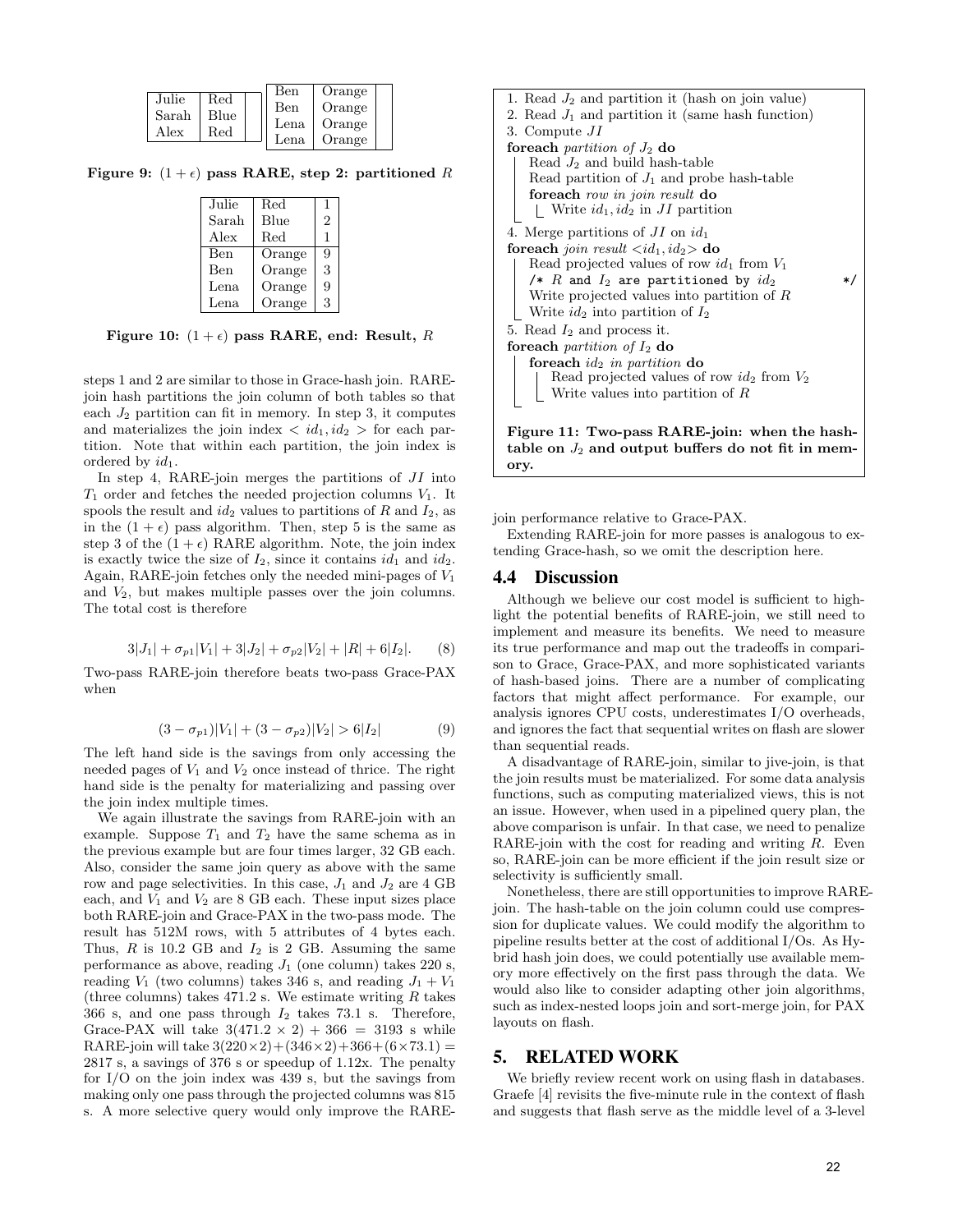memory hierarchy. Given current technology, this analysis shows that 32KB is too small for pages stored on a SATA disk and fairly large for pages stored on NAND flash. He lists several potential uses for flash, some which treat flash as an extension of memory and others that treat it as a faster disk. Graefe [5] also considers sorting over flash, although that paper is primarily concerned with improving memory utilization and robustness rather than with improving sort performance. In contrast, we focus solely on query processing over flash. For the future, we should consider adapting our methods to a 3-level hierarchy.

Lee and Moon [9] also present new variants of standard database algorithms that are adapted for the characteristics of flash. They consider techniques for updating rows in pages on flash. To avoid random writes, their approach logs updates to database pages in a clean "log" section at the end of each flash erase block rather than applying the updates in place. Once the log section is exhausted, they relocate the entire erase block and apply the updates. This approach amortizes the cost of the erase over multiple updates.

Next, we outline previous ideas that we adapted for query processing on flash drives. Ailamaki et al. [2] proposed the PAX database page design to improve the cache performance of TPC-H queries rather than to save on disk I/O. Reading only the relevant columns for each query is the central theme of column-oriented DBMSs such as C-Store and MonetDB [3, 14]. These systems reportedly perform well on certain types of queries [1, 6], using traditional disk drives. For example, Harizopoulos et al. [6] show that a carefully designed column store can out-perform a row-store for readmostly workloads. Further, Abadi et al. [1] look at join processing over column layouts. As mentioned earlier, we can easily apply our algorithms to column stores on flash and provide similar benefits as with PAX. We, however, focus on a PAX layout since it imposes less disruptive changes to traditional database architectures. Moving to a flash storage and using the PAX page layout blurs the line between column-stores and row-stores. Like us, Zhou and Ross [15] use a scheme similar to PAX, called MBSM, that co-locates column values in blocks within larger "super-blocks" to reduce I/O. They optimize their methods, however, for traditional disks rather than flash.

Li and Ross [10] present efficient join algorithms, jive-join and slam-join, that leverage a join index and stores the results in a column-oriented format. We modify the jive-join by streamlining it with join index creation and by avoiding the unnecessary steps used to optimize disk accesses. To make disk I/Os sequential, jive-join sorts the join index before fetching the matching pages from the inner table and re-orders the returned tuples to match the order of the outer. Although this difference does not affect total data transferred, it introduces additional CPU overheads which can be important.

Some have also explored the energy-efficiency benefits of flash. Rivoire et al. [11, 12] show that using flash can improve the energy-efficiency of database operations like sort. Kgil and Mudge [7] employ flash for a buffer cache for webservers to reduce their energy use.

#### 6. CONCLUSION

In this paper, we present techniques for making core query processing operations, i.e. scans and joins, faster when using flash. Our techniques rely on using a PAX-based page layout, which allows scans to avoid reading columns not needed for the query. A PAX layout works well for flash drives since they offer much shorter seek times than traditional disks. We then present a join algorithm, RARE-join, that leverages the PAX structure to read only the columns needed to compute the join result. Roughly speaking, RARE-join first computes a join index by retrieving the join-columns and then fetches the remaining columns for the result. We show that RARE-join using a PAX layout beats traditional hash-based joins when few columns are returned and the selectivity is low.

Several directions suggest themselves for future work. Obviously, additional measurements on new hardware is an ongoing task. We also plan on studying scan and join performance on flash for generalized vertical partitioning, e.g., storing first name and last name together rather than separately. In addition, we plan on investigating merits and issues of RARE-join in complex query execution plans, e.g., pipelining and scheduling in bushy plans, memory management, and materialization of intermediate results. Finally, in addition to strict performance metrics, we plan on reviewing the new techniques with respect to energy efficiency as well as robustness of performance under adverse run-time conditions, e.g., errors in cardinality estimation, distribution and duplicate skew, and memory contention. We expect that steps in these directions will speed the eventual adoption of flash in enterprise systems.

# 7. ACKNOWLEDGMENTS

We thank Jennifer Burge for her initial experiments that illuminated the benefits of flash for database workloads.

# 8. REFERENCES

- [1] D. J. Abadi, S. R. Madden, and N. Hachem. Column-stores vs. row-stores: How different are they really? SIGMOD, 2008.
- [2] A. Ailamaki, D. J. DeWitt, M. D. Hill, and M. Skounakis. Weaving relations for cache performance. VLDB, pages 169–180, 2001.
- [3] P. Boncz, M. Zukowski, and N. Nes. Monetdb/x100: Hyper-pipelining query execution. CIDR, 2005.
- [4] G. Graefe. The five-minute rule twenty years later, and how flash memory changes the rules. DaMoN, 2007.
- [5] G. Graefe. Sorting with flash memory. Unpublished manuscript., 2008.
- [6] S. Harizopoulos, V. Liang, D. J. Abadi, and S. Madden. Performance tradeoffs in read-optimized databases. VLDB, pages 487–498, 2006.
- [7] T. Kgil and T. N. Mudge. Flashcache: a nand flash memory file cache for low power web servers. CASES, pages 103–112, 2006.
- [8] M. Kitsuregawa, H. Tanaka, and T. Moto-Oka. Application of hash to data base machine and its architecture. New Generation Comput., 1(1):63–74, 1983.
- [9] S.-W. Lee and B. Moon. Design of flash-based dbms: an in-page logging approach. SIGMOD, pages 55–66, 2007.
- [10] Z. Li and K. A. Ross. Fast joins using join indices. VLDB J., pages 1–24, 1999.
- [11] S. Rivoire, M. A. Shah, P. Ranganathan, and